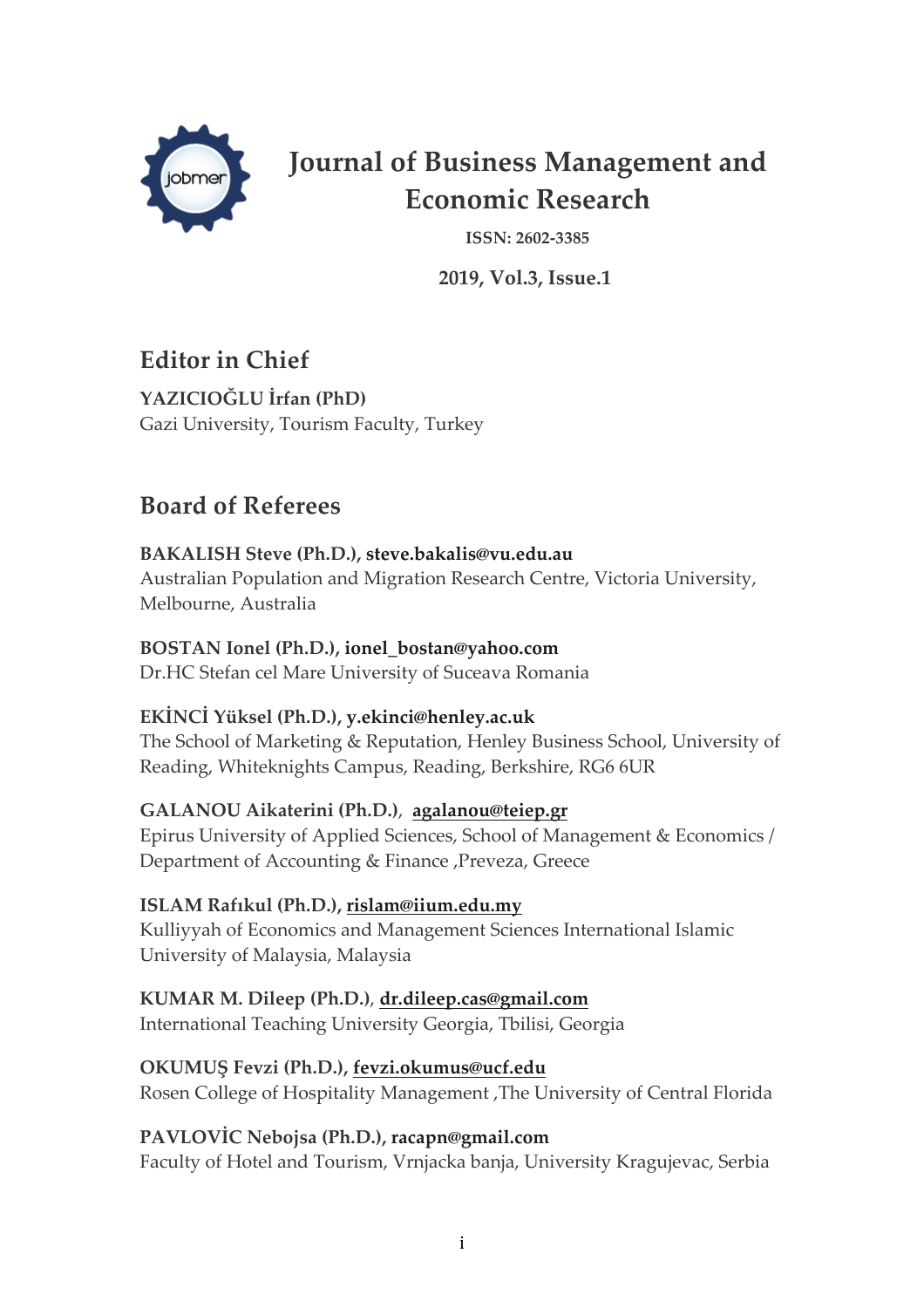#### **SEGUMPAN Reynaldo Gacho (Ph.D.), segumpan@gmail.com**

Department of International Business Administration, College of Applied Sciences – Rustaq Ministry of Higher Education, Rustaq, Sultanate of Oman

#### **SINGH V.K. (Ph.D.)**, **drvksingh1969@gmail.com, drvksingh@gkv.ac.in**

Faculty Of Management Studıes [Fms], Gurukula Kangrı Vıshwavıdyalaya Harıdwar, Uttarakhand, India

#### **YÜCEL Recai M. (Ph.D.), recaiyucel@mac.com**

Albany New York University / USA,

#### **YÜKSEL Sedat (Ph.D.), sedatyuksel@gmail.com**

Department of International Business Administration, College of Applied Sciences – Rustaq Ministry of Higher Education, Rustaq, Sultanate of Oman